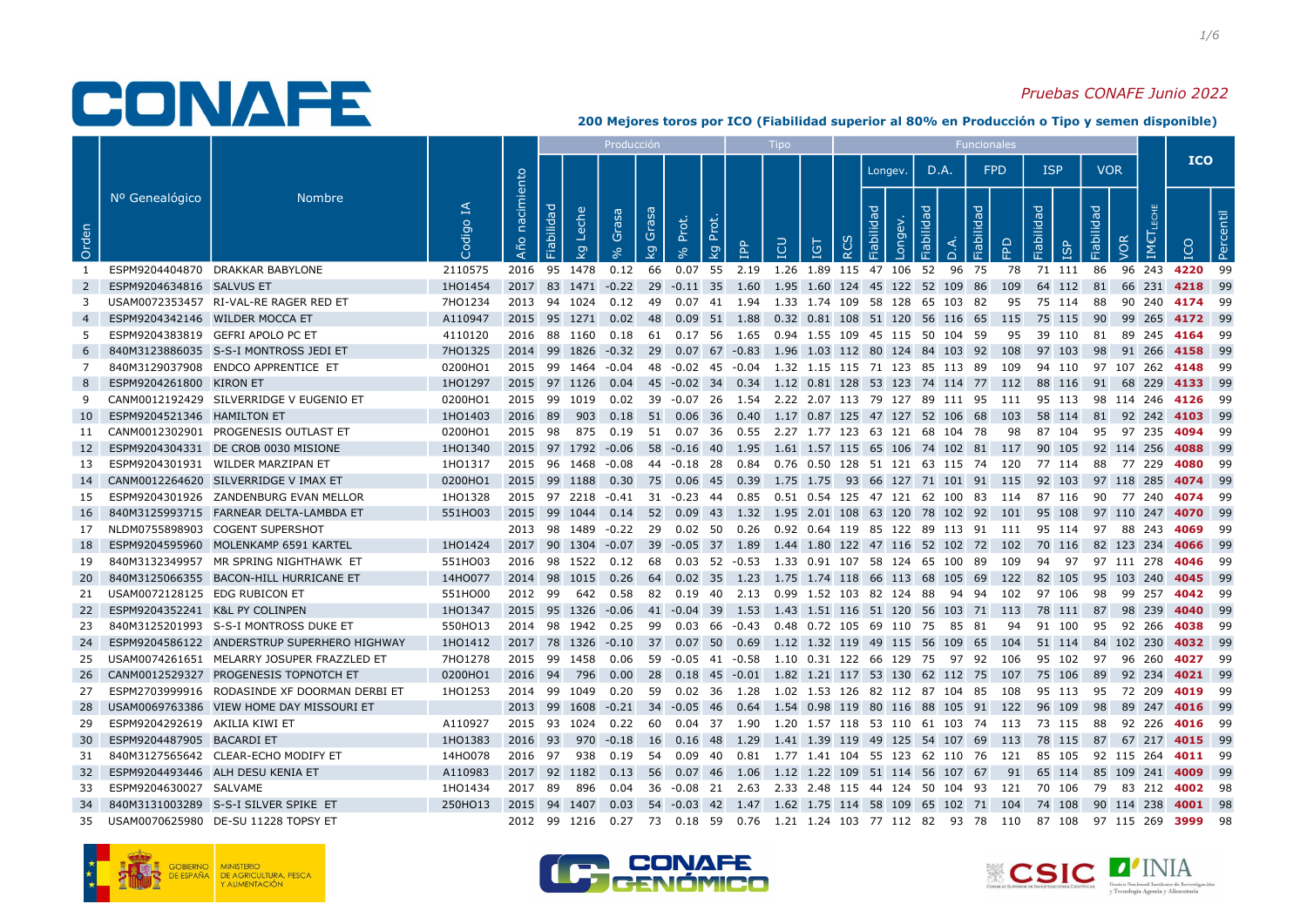### Pruebas CONAFE Junio 2022

|       |                                |                                               |                       |                   |                    |                         | Producción |             |                                                  |          |            | Tipo       |   |          |                    |            |                                                                                                       | <b>Funcionales</b> |      |                         |            |            |                  |                                  |           |
|-------|--------------------------------|-----------------------------------------------|-----------------------|-------------------|--------------------|-------------------------|------------|-------------|--------------------------------------------------|----------|------------|------------|---|----------|--------------------|------------|-------------------------------------------------------------------------------------------------------|--------------------|------|-------------------------|------------|------------|------------------|----------------------------------|-----------|
|       |                                |                                               |                       |                   |                    |                         |            |             |                                                  |          |            |            |   |          | Longev.            |            | D.A.                                                                                                  | <b>FPD</b>         |      | <b>ISP</b>              |            | <b>VOR</b> |                  | <b>ICO</b>                       |           |
| Orden | Nº Genealógico                 | <b>Nombre</b>                                 | $\mathbb{E}$<br>odigo | nacimiento<br>Año | Fiabilidad         | Leche<br>$\overline{g}$ | Grasa      | Grasa<br>kg | Prot.<br>9%                                      | kg Prot. | <b>AdI</b> | <b>POI</b> | 5 | $\alpha$ | Fiabilidad<br>Long | Fiabilidad | $\bigcap$                                                                                             | Fiabilidad         | FPD  | Fiabilidad<br><b>GP</b> | Fiabilidad | VOR        | IM€ <sup>-</sup> |                                  | Percentil |
| 36    |                                | ESPM9204179147 DG KINGBOY SNIPER ET           | 2110546               |                   | 2015 98 1018 -0.10 |                         |            |             |                                                  |          |            |            |   |          |                    |            | 26 -0.02 31 1.77 1.52 1.68 118 60 117 70 115 84 115                                                   |                    |      | 79 124                  | 93         |            |                  | 98 218 3996 98                   |           |
| 37    |                                | USAM0073143748 RONELEE MIDNIGHT DETOUR ET     |                       | 2014 98           |                    |                         |            |             |                                                  |          |            |            |   |          |                    |            | 937  0.16  50  0.12  43  1.13  1.72  1.27  110  72  117  81  107  86  104  92  106                    |                    |      |                         |            |            |                  | 97 117 255 <b>3986</b> 98        |           |
| -38   |                                | 840M3129015989 STANTONS CHIEF ET              | 513HO03               | 2015 98           |                    |                         | 962 -0.04  |             |                                                  |          |            |            |   |          |                    |            | 30 -0.01 30 1.47 2.65 2.60 118 66 115 71 108 85                                                       |                    | -94  | 92 111                  |            |            | 96 100 200       | 3965 98                          |           |
| 39    | 840M3129128855 PEAK HOTLINE ET |                                               | 97H0417               |                   |                    |                         |            |             |                                                  |          |            |            |   |          |                    |            | 2015 99 1117 0.38 81 0.15 52 2.59 1.60 2.03 98 69 97 71 98 94 119 93 102 97 113 250 3963 98           |                    |      |                         |            |            |                  |                                  |           |
| 40    | ESPM9204355197 BASIX ET        |                                               | 1HO1362               | 2016 96           |                    |                         |            |             |                                                  |          |            |            |   |          |                    |            | 603  0.24  46  0.09  29  1.95  1.08  1.66  122  47  121  59  107  67  105                             |                    |      | 83 115                  | - 88       |            |                  | 91 202 3963 98                   |           |
| 41    |                                | USAM0072850448 WEBB-VUE SPARK 2060 ET         |                       |                   |                    |                         |            |             |                                                  |          |            |            |   |          |                    |            | 2013 97 1861 -0.11 54 -0.03 56 -0.62 1.15 0.52 122 69 116 76 87 75 108                                |                    |      | 80 107                  |            |            |                  | 92 85 248 <b>3961</b> 98         |           |
| 42    | ESPM9204415119 BRAUN ET        |                                               | 1H01371               | 2016 93           |                    |                         |            |             |                                                  |          |            |            |   |          |                    |            | 815  0.15  45  0.01  28  0.62  1.20  1.12  127  49  125  54  112  69  112  67  105                    |                    |      |                         | 87         |            |                  | 86 214 3961 98                   |           |
| 43    |                                | ESPM1504363914 A-COSTA-S.C. XEO ET            | 1H01391               |                   | 2016 94 1769 -0.30 |                         |            |             |                                                  |          |            |            |   |          |                    |            | 30 -0.02 55 -0.17 1.16 0.80 105 47 125 52 107 70 108                                                  |                    |      | 72 108                  | 84         |            |                  | 88 243 <b>3959</b> 98            |           |
| 44    |                                | ESPM3304079493 MONO LA UZMAX 1 ET             | 2110554               |                   | 2015 95 824 0.20   |                         |            |             |                                                  |          |            |            |   |          |                    |            | 50  0.16  43  0.80  0.99  0.96  108  47  119  68  112  70  104                                        |                    |      | 64 118                  |            |            |                  | 87 108 239 <b>3948</b> 98        |           |
| 45    |                                | USAM0055618778 GLEN-D-HAVEN ALTAHOTROD        | 11HO114               |                   | 2013 99 1605 -0.01 |                         |            |             |                                                  |          |            |            |   |          |                    |            | 56  0.04  56  1.23  1.20  1.41  101  79  107  82  101  90  108                                        |                    |      | 93 110                  |            |            |                  | 98 109 248 <b>3947</b> 98        |           |
| 46    |                                | ESPM9204301930 VENDAIRYJASI 2 XANCEDA         | 1HO1319               | 2015 96           |                    | 891                     | 0.21       |             |                                                  |          |            |            |   |          |                    |            | 54  0.07  36  2.05  1.97  2.05  107  57  115  71  97  73  115                                         |                    |      | 84 113                  |            |            |                  | 90 135 253 3943 98               |           |
| 47    |                                | CANM0012283286 WESTCOAST LIGHTHOUSE ET        | 0200HO1               | 2015 97           |                    | 644                     |            |             |                                                  |          |            |            |   |          |                    |            | 0.21 44 0.12 33 -0.07 2.23 2.14 118 63 120 68 115 74                                                  |                    | 93   | 83 107                  |            |            |                  | 93 84 197 <b>3942</b> 98         |           |
| 48    |                                | USAM0072852002 DE-SU GALAPAGOS ET             | 0200HO1               |                   |                    |                         |            |             |                                                  |          |            |            |   |          |                    |            | 2014 97 847 0.20 51 0.01 29 0.32 1.23 0.89 113 66 123 76 116 75 109                                   |                    |      |                         |            |            |                  | 90 117 93 106 237 <b>3938</b> 98 |           |
| 49    |                                | ESPM9204521344 BEEZE LAZAROXY JULE P ROJO     | 1HO1396               |                   |                    |                         |            |             |                                                  |          |            |            |   |          |                    |            | 2016 88 1211 -0.07 36 -0.03 36 0.29 1.30 0.92 123 39 121 44 109 62 108                                |                    |      |                         |            |            |                  | 57 111 78 94 220 <b>3934</b> 98  |           |
| 50    |                                | ESPM9204352139 POPPE K&L BC SNOOPY            | 1HO1360               |                   |                    |                         |            |             |                                                  |          |            |            |   |          |                    |            | 2016 94 1509 -0.10 43 -0.08 40 1.04 0.52 0.68 123 47 121 54 100 69 102 77 108                         |                    |      |                         | 85         |            |                  | 90 222 3930 98                   |           |
| 51    |                                | CANM0011591480 DELABERGE PEPPER ETM           |                       |                   | 2012 97 110        |                         | 0.62       |             |                                                  |          |            |            |   |          |                    |            | 64  0.29  32  1.72  1.60  1.97  113  80  119  79  104  82  118                                        |                    |      |                         |            |            |                  | 87 112 95 101 224 3930 98        |           |
| 52    | ESPM9204631170 K&L POPPE GOAL  |                                               | 1HO1449               | 2017 88           |                    |                         |            |             |                                                  |          |            |            |   |          |                    |            | 899 0.03 35 0.00 29 1.86 2.15 1.91 110 44 120 50 105 92  96  65 116  79 111 218 <b>3929</b> 98        |                    |      |                         |            |            |                  |                                  |           |
| 53    |                                | 840M3131083927 AOT SILVER HELIX ET            | 14HO077               |                   | 2015 95 1706       |                         | 0.27       |             |                                                  |          |            |            |   |          |                    |            | 92  0.06  62  0.02  0.91  0.69  94  66  99  71  99  80  105                                           |                    |      | 82 109                  |            |            |                  | 92 111 272 <b>3927</b> 98        |           |
| 54    | ESPM9204108005 JULIUS ET       |                                               | 1HO1267               | 2014 99           |                    | 709                     | 0.49       |             | 76 0.28 52 1.29 0.65 0.86 116 94 108 95          |          |            |            |   |          |                    |            |                                                                                                       |                    |      | 94 96 114 98 112        | 98         |            |                  | 88 234 3927 98                   |           |
| 55    |                                | ESPM1504057975 SAN-RIAN NORD+S BALISTO FIV ET | 1HO1301               | 2015 95           |                    | 699                     | 0.37       |             | 63  0.24  47  1.78  0.70  0.82  123  57  110  69 |          |            |            |   |          |                    |            | 92 63 103                                                                                             |                    |      | 78 114                  |            |            |                  | 87 98 232 <b>3919</b> 98         |           |
| 56    |                                | USAM0074564764 PLAIN-KNOLL KING ROYAL ET      | 507HO12               | 2015 99           |                    |                         |            |             |                                                  |          |            |            |   |          |                    |            | 658  0.43  67  0.29  51  1.53  1.10  1.43  97  80  113  86  105  94  100  97  111                     |                    |      |                         |            |            |                  | 98 111 241 <b>3911</b> 98        |           |
| 57    |                                | ESPM9204474515 WILLEM'S HOEVE W-H BARANSINGH  | 1H01378               |                   |                    |                         |            |             |                                                  |          |            |            |   |          |                    |            | 2016 97 1199 0.04 47 0.07 46 1.16 1.50 1.64 117 47 113 52 95 79 103                                   |                    |      | 86 108                  |            |            |                  | 89 87 215 <b>3905</b> 98         |           |
| 58    |                                | USAM0070412495 JENNY-LOU MCUTCHEN CRANK IT    |                       |                   | 2013 99 1022 0.06  |                         |            |             |                                                  |          |            |            |   |          |                    |            | 43  0.07  41  1.20  1.65  1.73  124  88  107  90  108  86  105                                        |                    |      | 95 103                  |            |            |                  | 97 92 201 3905 98                |           |
| 59    |                                | 840M3132417775 WOODCREST KING DOC ET          | 250H012               | 2015 99           |                    | 999                     | 0.09       |             |                                                  |          |            |            |   |          |                    |            | 45  0.07  40  2.40  1.59  2.18  95  63  117  71  106  94  105                                         |                    |      | 91 113                  |            |            |                  | 96 107 224 <b>3905</b> 98        |           |
| 60    |                                | ESPM9203812586 ALH CARMEN MIXER               | A110825               |                   |                    |                         |            |             |                                                  |          |            |            |   |          |                    |            | 2012 96 1223 -0.13 30 -0.01 38 0.78 1.02 0.61 126 66 117 64 110 73 101 80 112 90 91 211 3905 98       |                    |      |                         |            |            |                  |                                  |           |
| 61    |                                | ITAM9991363560 GARIONI RYL VANHALEN           |                       | 2015 99           |                    |                         |            |             |                                                  |          |            |            |   |          |                    |            | 981  0.15  51  0.09  41  1.32  1.38  1.47  110  76  119  83  103  91  106                             |                    |      |                         |            |            |                  | 95 102 98 107 230 <b>3898</b> 98 |           |
| 62 I  | ESPM9204300529 SANXURXO ET     |                                               | 1HO1318               |                   |                    |                         |            |             |                                                  |          |            |            |   |          |                    |            | 2015 99 1276 -0.18 26 -0.05 36 0.99 1.60 1.46 108 86 117 92 117 98 115 98 118                         |                    |      |                         |            |            |                  | 99 103 218 3896 98               |           |
| 63    |                                | USAM0071181872 SANDY-VALLEY DREAMWEAVER ET    |                       | 2013 99           |                    |                         | 976 -0.19  |             |                                                  |          |            |            |   |          |                    |            | 15 -0.02 30 0.74 2.33 1.81 118 87 121 88 117 78 108                                                   |                    |      | 87 111                  |            |            |                  | 98 107 211 <b>3894</b> 98        |           |
| 64    | ESPM9204586120 KL KYO ET       |                                               | 1HO1410               |                   |                    |                         |            |             |                                                  |          |            |            |   |          |                    |            | 2017 78 1420 -0.02 49 0.02 48 0.86 1.50 1.27 114 49 105 56 101 72 108 57 112 84 93 227 <b>3891</b> 98 |                    |      |                         |            |            |                  |                                  |           |
| 65    |                                | ESPM9204292620 DANICA SICILIA ET              | A110928               |                   | 2015 96 1185 0.06  |                         |            |             |                                                  |          |            |            |   |          |                    |            | 49  0.02  41  0.87  1.48  1.34  113  59  113  69  103  65                                             |                    | 96   | 74 111                  |            |            |                  | 88 110 224 <b>3889</b> 98        |           |
| 66    |                                | ESPM2704363918 CAMPOLONGO XF BC DOMINADOR ET  | 1HO1397               | 2016 92 536       |                    |                         | 0.20       |             |                                                  |          |            |            |   |          |                    |            | 39  0.10  28  1.63  1.20  1.48  126  45  118  52  112  65                                             |                    | - 96 | 72 111                  |            |            |                  | 84 92 191 3886 98                |           |
| 67    |                                | USAM0069829746 LONE-OAK-ACRES ALTARABO ET     | 11HO113               | 2012 98           |                    |                         | 776   0.24 |             |                                                  |          |            |            |   |          |                    |            | 53 0.04 29 1.38 1.84 1.83 120 73 114 75 104 81 118                                                    |                    |      | 87 105                  |            |            |                  | 95 103 221 <b>3884</b> 97        |           |
| 68    |                                | ESPM9204300530 SJONNY SUPERTORO               | 1HO1326               |                   |                    |                         |            |             |                                                  |          |            |            |   |          |                    |            | 2015 99 1343 -0.11 36 -0.06 37 1.01 1.08 1.16 120 88 116 93 103 97                                    |                    |      | 98 98 118               |            |            |                  | 99 80 200 3882 97                |           |
| 69    |                                | 840M3135301237 RONELEE FREEDOM ET             | 0200HO1               |                   |                    |                         |            |             |                                                  |          |            |            |   |          |                    |            | 2016 97 1093 0.11 51 0.06 42 1.19 1.33 1.18 102 58 124 65 101 71 112 87 103                           |                    |      |                         |            |            |                  | 96 114 254 <b>3880</b> 97        |           |
|       |                                | 70 ESPM9204595969 GYMNAST GENIAL ET           | 1HO1444               |                   |                    |                         |            |             |                                                  |          |            |            |   |          |                    |            | 2017 95 1466 -0.01 52 -0.03 44 0.32 2.08 1.61 123 45 107 52 90 93 116 76 105 81 67 210 3876 97        |                    |      |                         |            |            |                  |                                  |           |







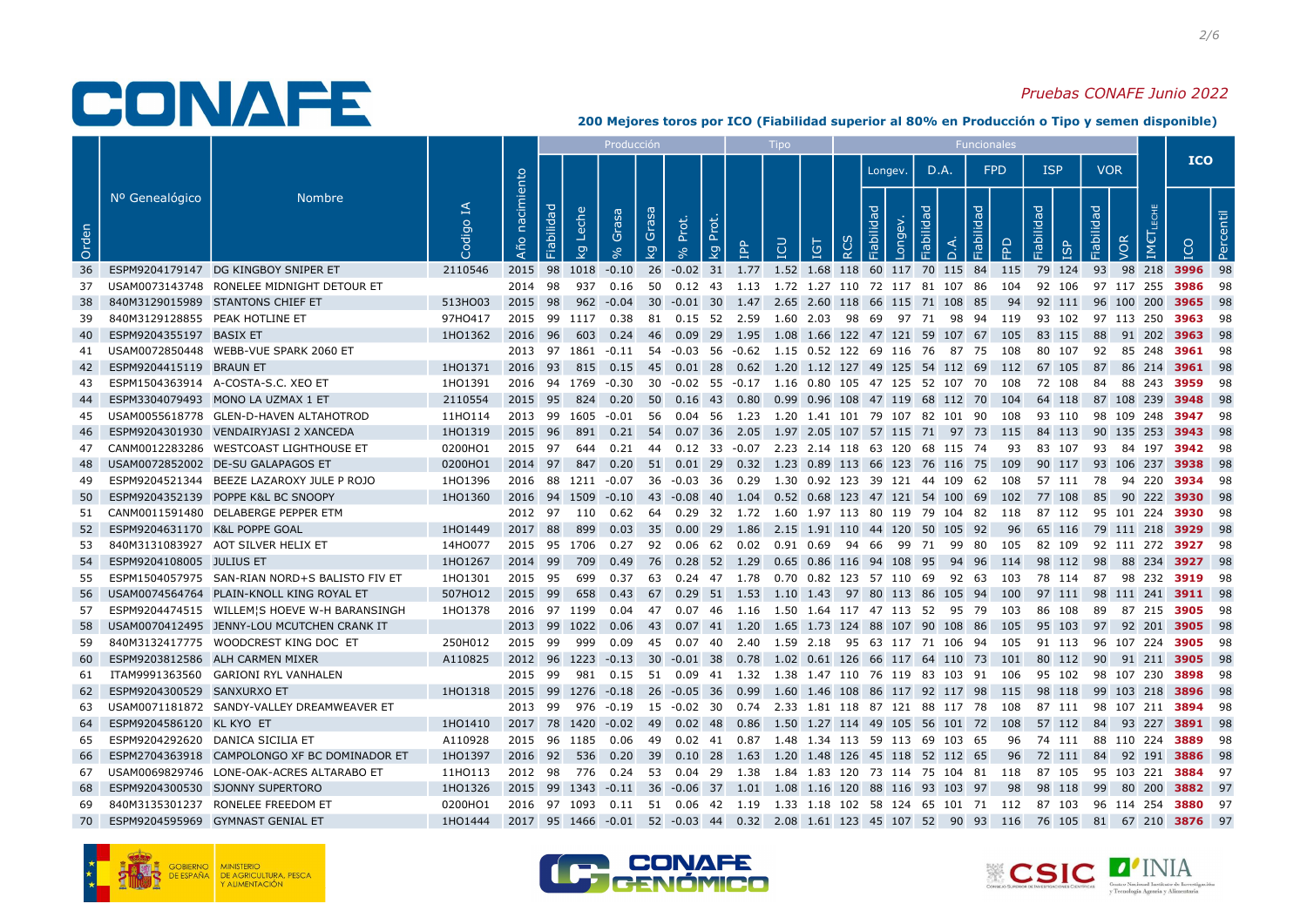### Pruebas CONAFE Junio 2022

|       |                                    |                                            |                                                                                    |                   |              |                                      | Producción |    |                   |                                                                           | Tipo       |            |          |                          |            |      | <b>Funcionales</b> |    |                                                                                                                |            |            |                           |
|-------|------------------------------------|--------------------------------------------|------------------------------------------------------------------------------------|-------------------|--------------|--------------------------------------|------------|----|-------------------|---------------------------------------------------------------------------|------------|------------|----------|--------------------------|------------|------|--------------------|----|----------------------------------------------------------------------------------------------------------------|------------|------------|---------------------------|
|       |                                    |                                            |                                                                                    |                   |              |                                      |            |    |                   |                                                                           |            |            |          | Longev.                  |            | D.A. | <b>FPD</b>         |    | <b>ISP</b>                                                                                                     | <b>VOR</b> |            | <b>ICO</b>                |
| Orden | Nº Genealógico                     | <b>Nombre</b>                              | 모<br>odigo                                                                         | nacimiento<br>Año | Fiabilidad   | Leche<br>ese<br>Ğ.<br>$\overline{g}$ | Grasa      | kg | Prot.<br>kg Prot. | $\mathbf{f}$                                                              | <b>POI</b> | <b>IGT</b> | $\alpha$ | Fiabilidad<br><b>Buo</b> | Fiabilidad |      | Fiabilidad<br>읍    |    | Fiabilidad<br>G)                                                                                               | Fiabilidad | VOR<br>IM€ | Percentil                 |
|       | 71 ESPM1504363978 CAMPA SIMEONE ET |                                            | 1HO1416                                                                            | 2017 88           |              |                                      |            |    |                   |                                                                           |            |            |          |                          |            |      |                    |    | 843  0.13  44  -0.05  22  1.54  1.87  1.72  115  44  116  50  109  63  101  63  117                            |            |            | 82 92 198 <b>3872</b> 97  |
| -72   | ESPM9204301922 ALVITE ET           |                                            | 1HO1332                                                                            | 2015 90           |              |                                      |            |    |                   | 864 0.11 42 -0.01 27 0.73 1.45 1.24 114 45 123 50 113 59                  |            |            |          |                          |            |      |                    | 98 | 61 113                                                                                                         |            |            | 84 97 211 3871 97         |
| 73    | FRAM6414474240 LIWAY SIL ET        |                                            |                                                                                    |                   |              |                                      |            |    |                   |                                                                           |            |            |          |                          |            |      |                    |    | 2015 97 378 0.14 27 0.01 13 2.24 2.20 2.11 131 53 117 62 113 73 111 78 112 93 104 189 3871 97                  |            |            |                           |
| 74    | ESPM9204595968 SNOB ET             |                                            | 1HO1447                                                                            |                   |              |                                      |            |    |                   | 2017 85 1252 -0.17 26 -0.02 38 1.54 1.38 1.79 111 45 116 52 111 84 105    |            |            |          |                          |            |      |                    |    | 66 115                                                                                                         |            |            | 82 127 218 3868 97        |
| 75    | ESPM9204468575 GO-FARM LUGO ET     |                                            | 1HO1375                                                                            |                   |              |                                      |            |    |                   |                                                                           |            |            |          |                          |            |      |                    |    | 2016 97 982 -0.08 27 -0.01 31 1.34 1.16 0.98 128 47 124 52 108 84 114 87 100 91 93 213 <b>3861</b> 97          |            |            |                           |
| 76    |                                    | USAM0070625988 DE-SU 11236 BALISTO ET      |                                                                                    | 2012 98           |              |                                      |            |    |                   |                                                                           |            |            |          |                          |            |      |                    |    | 647 0.38 62 0.36 58 0.99 0.64 1.04 114 89 113 94  95 94  112  91 107  98 103 239 <b>3860</b> 97                |            |            |                           |
| 77    | ESPM9204300527 ARION               |                                            | 1HO1324                                                                            |                   |              |                                      |            |    |                   |                                                                           |            |            |          |                          |            |      |                    |    | 2015 98 795 -0.15 13 -0.02 24 0.88 1.91 1.33 121 53 127 72 118 86 123 87 112 91 99 217 <b>3859</b> 97          |            |            |                           |
| 78    |                                    | ESPM9204631169 CLEVELAND SALARIO ET        | 1HO1450                                                                            |                   |              |                                      |            |    |                   |                                                                           |            |            |          |                          |            |      |                    |    | 2017 88 855 -0.01 30 -0.01 27 1.53 1.67 1.61 121 45 119 50 110 87 121 65 110                                   |            | 81 93 206  | <b>3856</b> 97            |
| -79   |                                    | 840M3126680166 LISMORE KNGBOY TUBB 6198 ET | 51HO033                                                                            |                   |              |                                      |            |    |                   |                                                                           |            |            |          |                          |            |      |                    |    | 2015 95 1348 -0.02 46 -0.09 34 -0.26 2.31 1.82 118 58 110 65 105 69   97   78 110   92   96 200 <b>3849</b> 97 |            |            |                           |
| 80    | ESPM9204487904 BRUCE ET            |                                            | 1H01377                                                                            |                   |              |                                      |            |    |                   | 2016 95 1270 0.32 80 0.01 42 0.71 0.51 0.34 115 49 112 54 92 76 106       |            |            |          |                          |            |      |                    |    | 72 106                                                                                                         |            |            | 85 103 245 <b>3847</b> 97 |
| 81    | ESPM9204261801 MISIL ET            |                                            | 1H01313                                                                            |                   |              |                                      |            |    |                   |                                                                           |            |            |          |                          |            |      |                    |    | 2015 95 919 0.13 46 0.05 35 0.46 1.22 1.13 121 53 114 70 106 71 103 78 119                                     |            | 88 74 200  | <b>3841</b> 97            |
| 82    | ESPM9204342143 BRIA DOC ET         |                                            | A110940                                                                            |                   | 2015 94 1202 |                                      | 0.05       |    |                   | 48  0.19  59  0.31  0.91  0.87  112  49  113  54  96  63  110             |            |            |          |                          |            |      |                    |    | 57 110                                                                                                         | - 87       | 85 229     | <b>3838</b> 97            |
| 83    |                                    | ESPM9204493441 SANDY GH BONBON ET          | A110982                                                                            |                   |              |                                      |            |    |                   |                                                                           |            |            |          |                          |            |      |                    |    | 2016 96 658 -0.01 22 0.18 40 1.13 1.37 1.55 124 47 124 54 104 87 106 80 108                                    |            |            | 87 85 195 3836 97         |
| 84    |                                    | CANM0109145511 SILVERSTREAM PORTER ET      | 0200HO1                                                                            |                   |              |                                      |            |    |                   |                                                                           |            |            |          |                          |            |      |                    |    | 2014 96 539 0.43 63 0.10 28 0.40 1.30 1.27 116 60 118 62 112 76 105 87 108                                     |            |            | 92 111 216 3835 97        |
| 85    |                                    | 840M3008897582 S-S-I SNOWMAN MAYFLOWER ET  |                                                                                    |                   |              |                                      |            |    |                   |                                                                           |            |            |          |                          |            |      |                    |    | 2011 99 1741 -0.17 43 0.03 60 0.93 0.34 0.51 106 87 111 86 99 82 112 90 111 98 102 245 <b>3827</b> 97          |            |            |                           |
| 86    | ESPM9204630025 GINGER ET           |                                            | 1H01448                                                                            |                   |              | 2017 87 1081 -0.09                   |            |    |                   |                                                                           |            |            |          |                          |            |      |                    |    | 29 -0.01 34 1.08 1.94 1.73 121 44 114 50 103 86 101 67 112 79 90 196                                           |            |            | 3825 97                   |
| -87   |                                    | ESPM9204501765 ARKMAN SNIPER ET            | 2110589                                                                            |                   |              |                                      |            |    |                   | 2017 86 837 0.26 57 0.04 31 1.32 1.07 1.19 107 47 115 52 108 74 100       |            |            |          |                          |            |      |                    |    | 41 119                                                                                                         |            |            | 82 115 221 <b>3823</b> 97 |
| 88    |                                    | ESPM9204208987 RZN K&L SNAPSHOT ET         | 1HO1315                                                                            | 2015 97           |              |                                      |            |    |                   |                                                                           |            |            |          |                          |            |      |                    |    | 888 -0.18 13 0.03 32 0.67 1.40 1.13 125 63 118 77 117 77  97  87 122  90  90 186 <b>3822</b> 97                |            |            |                           |
| 89    |                                    | ESPM9204617803 SIEMERS LAMBDA HANIKO ET    | 2110601                                                                            | 2017 81           |              |                                      |            |    |                   | 590  0.31  52  0.21  41  1.59  1.98  2.19  101  49  112  54  101  84  100 |            |            |          |                          |            |      |                    |    | 56 116                                                                                                         |            |            | 84 110 218 <b>3821</b> 97 |
| 90    |                                    | USAM0058591942 LARCREST COMMANDER ET       |                                                                                    | 2012 99           |              |                                      |            |    |                   | 963 0.26 62 0.14 46 1.71 1.49 1.81 106 89 106 89 94 88                    |            |            |          |                          |            |      |                    |    | 99 92 111                                                                                                      |            |            | 98 112 224 3820 97        |
| 91    | ESPM1704323220 GENER SPIRIT ET     |                                            | A110948                                                                            |                   |              |                                      |            |    |                   |                                                                           |            |            |          |                          |            |      |                    |    | 2016 88 1180 0.10 53 -0.01 37 0.85 1.39 1.47 118 49 113 54 101 63 102 67 101                                   |            |            | 87 96 210 <b>3820</b> 97  |
| 92    | ESPM9204352246 SENATOR ET          |                                            | 1HO1355                                                                            |                   |              |                                      |            |    |                   |                                                                           |            |            |          |                          |            |      |                    |    | 2016 94 1229 0.15 60 0.08 48 2.26 1.25 1.56 92 49 108 59 99 63 107 72 109 87 100 230 3816 97                   |            |            |                           |
| 93    | ESPM9204301921 EXITO ET            |                                            | 1HO1345                                                                            |                   |              |                                      |            |    |                   | 2015 94 632 0.20 43 0.17 38 1.39 1.35 1.39 124 55 113 65 101 69           |            |            |          |                          |            |      |                    |    | 97 77 108                                                                                                      |            |            | 90 103 200 3808 97        |
| 94    |                                    | 840M3014562176 SANDY-VALLEY J PHARO ET     | 250HO12                                                                            |                   |              | 2016 98 811 0.06                     |            |    |                   | 35  0.08  35  0.16  2.56  2.19  120  63  120  71  101  85  108            |            |            |          |                          |            |      |                    |    | 87 99                                                                                                          |            |            | 94 89 195 <b>3807</b> 97  |
| 95    | ESPM9204501763 DG BERTIN ET        |                                            | 2110582                                                                            |                   |              |                                      |            |    |                   |                                                                           |            |            |          |                          |            |      |                    |    | 2016 94 1589 -0.13 42 -0.01 50 0.35 0.85 0.62 115 51 115 56 97 79 116 59 106                                   |            |            | 85 91 232 <b>3797</b> 97  |
| 96    |                                    | ESPM0804451032 GEL MODESTY SENDER ET       | 1HO1415                                                                            |                   |              |                                      |            |    |                   |                                                                           |            |            |          |                          |            |      |                    |    | 2017 85 1101 0.15 55 0.05 41 0.40 1.13 0.87 103 47 125 54 100 61 107 65 103 82 111 247 3792 97                 |            |            |                           |
| 97    |                                    | ESPM2704363989 CAMPOLONGO ST RENAN FIV ET  | 1HO1417                                                                            |                   |              |                                      |            |    |                   | 2017 88 1932 -0.19 47 -0.14 46 0.09 0.45 0.46 112 45 110 50 104 66 108    |            |            |          |                          |            |      |                    |    | 65 115                                                                                                         |            |            | 82 95 221 <b>3791</b> 97  |
| 98    |                                    | 840M3129205459 PEAK ALTAAMULET ET          | 11HO117 2015 96 1130 0.01 42 0.02 39 0.71 1.71 1.30 108 66 121 71 97 80 104 80 108 |                   |              |                                      |            |    |                   |                                                                           |            |            |          |                          |            |      |                    |    |                                                                                                                |            |            | 94 103 228 <b>3790</b> 97 |
| 99    |                                    | USAM0071667860 MATT-DARI MOGUL PAYTON ET   |                                                                                    | 2012 99           |              | 722                                  | 0.09       |    |                   |                                                                           |            |            |          |                          |            |      |                    |    | 35   0.17   41   0.44   1.47   1.14   120   90   112   87   110   80   113   95   114                          |            |            | 96 105 217 <b>3786</b> 97 |
|       | 100 NLDM0533730469 DELTA G-FORCE   |                                            |                                                                                    |                   |              |                                      |            |    |                   |                                                                           |            |            |          |                          |            |      |                    |    | 2010 98 642 0.26 49 0.25 46 1.38 0.22 0.49 101 80 114 84 112 85 109 90 129 97 104 232 <b>3785</b> 97           |            |            |                           |
|       |                                    | 101 840M3133064360 ENDCO VIEWPOINT ET      | 0200HO1                                                                            | 2015 96           |              |                                      |            |    |                   |                                                                           |            |            |          |                          |            |      |                    |    | 850 0.19 50 0.11 39  1.35  1.51 1.37 106 53 114 62 104 76  115  83 107  93 118 234 <b>3783</b> 97              |            |            |                           |
|       | 102 ESPM2704487963 BAIXO SUPERSYL  |                                            | 1HO1440                                                                            |                   |              |                                      |            |    |                   |                                                                           |            |            |          |                          |            |      |                    |    | 2017 81 807 -0.05 24 0.10 37 0.35 1.30 1.11 129 49 117 54 109 66 101 65 113                                    |            |            | 84 87 185 <b>3783</b> 97  |
|       |                                    | 103 NLDM0680292023 VISSTEIN K&L PROMOTER   |                                                                                    | 2014 93           |              |                                      |            |    |                   | 748  0.02  29  0.13  38  1.51  0.67  1.04  123  53  116  65  115  67  109 |            |            |          |                          |            |      |                    |    | 67 105                                                                                                         | 90         |            | 93 198 <b>3780</b> 97     |
|       |                                    | 104 NLDM0949033666 WESTENRADE ALTASPRING   | 11HO114                                                                            |                   |              |                                      |            |    |                   |                                                                           |            |            |          |                          |            |      |                    |    | 2013 99  866  0.34  66  0.15 44  1.10  1.57 1.73  96 83 114 87 100 89  102  95 102  98 105 230 <b>3772</b> 97  |            |            |                           |
|       |                                    | 105 USAM0072156794 SEAGULL-BAY SILVER ET   | 029HO17                                                                            |                   |              |                                      |            |    |                   |                                                                           |            |            |          |                          |            |      |                    |    | 2013 99 754 0.44 72 0.12 37 2.16 1.31 1.66 96 95 110 96 99 96 104 98 109 99 117 230 <b>3768</b> 97             |            |            |                           |





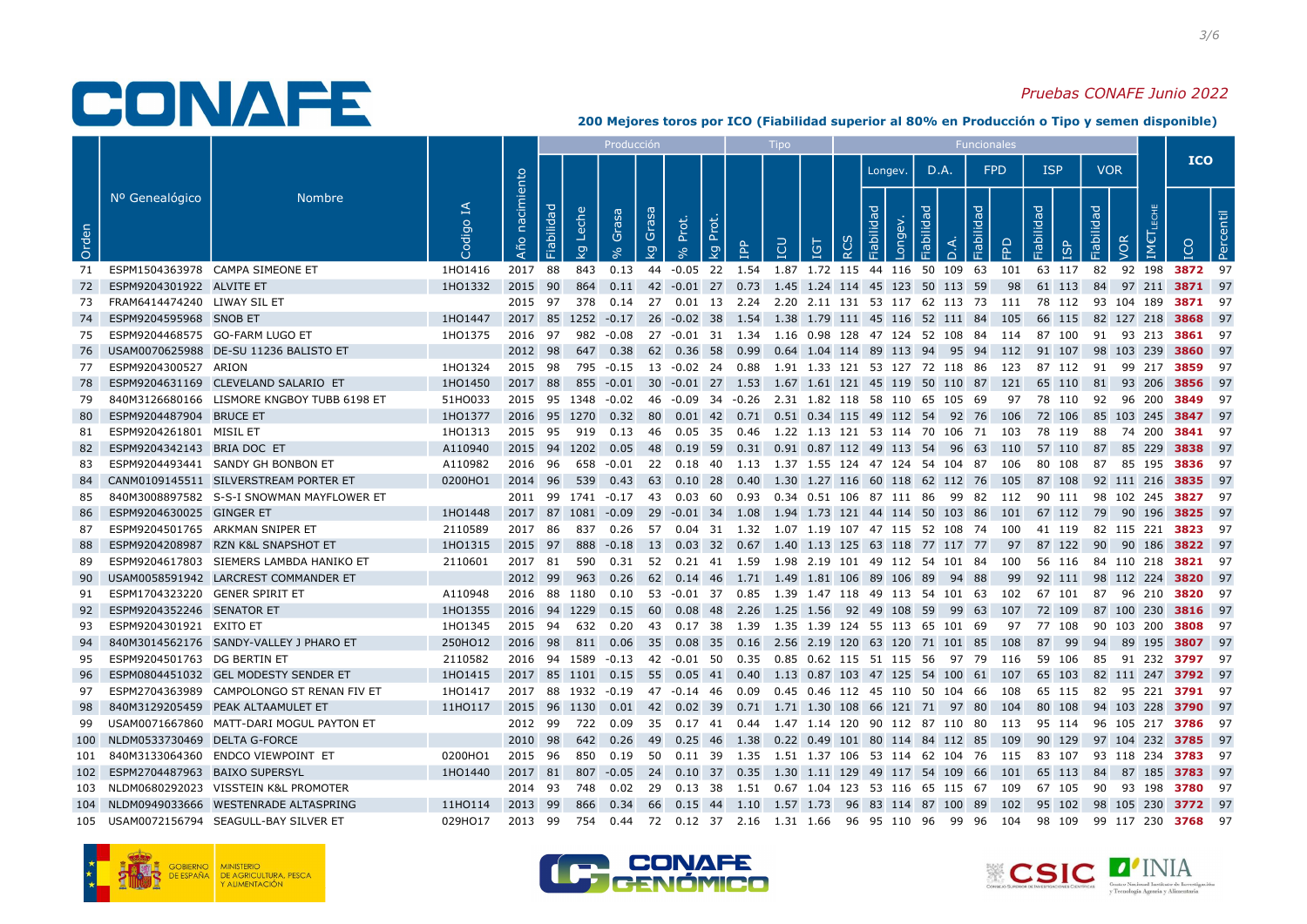### Pruebas CONAFE Junio 2022

|       |                                     |                                                  |             |                   |                    |                         | Producción |                                  |                                                                           |            | Tipo |    |          |            |                         |            | <b>Funcionales</b> |            |                                                                                                        |            |                           |                |           |
|-------|-------------------------------------|--------------------------------------------------|-------------|-------------------|--------------------|-------------------------|------------|----------------------------------|---------------------------------------------------------------------------|------------|------|----|----------|------------|-------------------------|------------|--------------------|------------|--------------------------------------------------------------------------------------------------------|------------|---------------------------|----------------|-----------|
|       |                                     |                                                  |             |                   |                    |                         |            |                                  |                                                                           |            |      |    |          |            | Longev.                 | D.A.       |                    | <b>FPD</b> | <b>ISP</b>                                                                                             | <b>VOR</b> |                           | <b>ICO</b>     |           |
| Orden | Nº Genealógico                      | <b>Nombre</b>                                    | ₹<br>Codigo | nacimiento<br>Año | Fiabilidad         | Leche<br>$\overline{g}$ | Grasa      | Grasa<br>$\overline{\mathsf{g}}$ | Prot.<br>Prot.<br>$\overline{\mathcal{Q}}$<br>$\infty$                    | <b>AdI</b> | LCU  | ig | $\alpha$ | Fiabilidad | ong                     | Fiabilidad | Fiabilidad         | 윤          | Fiabilidad<br><b>1SP</b>                                                                               | Fiabilidad | VOR                       |                | Percentil |
| 106   |                                     | ESPM9204342136 BARUDA SANGRIA ET                 | A110949     |                   | 2016 86 1023       |                         | 0.11       | 48                               | $0.04$ 37 1.19                                                            |            |      |    |          |            | 1.42 1.52 115 51 112 56 | 98         | 65                 | 99         | 57 110                                                                                                 |            | 87 104 207 3765 96        |                |           |
| 107   |                                     | ESPM2704487938 REGO XF RANDOLPH ET               | 1HO1431     | 2017 87           |                    |                         |            |                                  | 656  0.25  49  0.19  41  1.78  1.25  1.67  105  49  111  54  105  69      |            |      |    |          |            |                         |            |                    | 110        | 61 114                                                                                                 |            | 84 95 211 <b>3765</b> 96  |                |           |
| 108   |                                     | ESPM0804234252 THOS APOLL ALLUMI PP ROJO         | 1HO1350     |                   |                    |                         |            |                                  | 2015 92 1397 -0.01 49 -0.03 42 0.32 1.07 0.97 110 42 113 52 106 64        |            |      |    |          |            |                         |            |                    | 92         | 65 105                                                                                                 | 82         | 92 210 3764 96            |                |           |
| 109   |                                     | ESPM1504487931 CAMPA SUPERMARIO                  | 1HO1432     |                   |                    |                         |            |                                  | 2017 78 1386 -0.19 29 -0.13 31 0.63 1.51 1.59 124 47 115 52 105 72        |            |      |    |          |            |                         |            |                    | 99         | 58 107 84 72 173 <b>3761</b> 96                                                                        |            |                           |                |           |
|       |                                     | 110 ESPM9203960690 WETHERTON BRENDAN             | 2110519     | 2013 99           |                    |                         |            |                                  | 710  0.03  28  0.00  23  2.74  1.70  2.02  109  84  115  86  107  90  103 |            |      |    |          |            |                         |            |                    |            | 81 123                                                                                                 |            | 94 108 190 <b>3757</b> 96 |                |           |
|       |                                     | 111 ESPM2704487937 NODI CAVALLEIRA ST SUPERB ET  | 1HO1430     |                   | 2017 89 1110 -0.04 |                         |            |                                  | 35 -0.04 32 2.17 1.90 2.24 111 42 107 49 101 72                           |            |      |    |          |            |                         |            |                    | 99         | 65 116                                                                                                 |            | 81 91 182 <b>3755</b> 96  |                |           |
|       | 112 ESPM9204474514 K&L JS DONSIMON  |                                                  | 1HO1394     |                   |                    |                         |            |                                  | 2016 97 848 -0.06 24 0.12 40 0.39 0.86 0.73 130 45 125 52 104 94 116      |            |      |    |          |            |                         |            |                    |            | 83 101                                                                                                 | - 90       | 83 198 <b>3753</b> 96     |                |           |
|       | 113 ESPM9204493444 IDA JEFE ET      |                                                  | A110979     |                   |                    |                         |            |                                  |                                                                           |            |      |    |          |            |                         |            |                    |            | 2017 91 1389 -0.16 32 -0.12 32 0.29 1.28 1.03 118 44 129 50 101 66 105 58 96                           |            | 84 115 222 <b>3751</b> 96 |                |           |
|       | 114 USAM0074414026 IHG MONTANA ET   |                                                  | 534HO00     | 2014 99           |                    |                         |            |                                  |                                                                           |            |      |    |          |            |                         |            |                    |            | 315  0.31  42  0.11  21  -0.45  1.49  0.72  118  79  129  87  120  91  114  94  109                    |            | 99 118 219 <b>3751</b> 96 |                |           |
|       |                                     | 115 ESPM1504363992 SAN-RIAN SATURNO KERRIGAN     | 1HO1414     |                   | 2017 82 322 0.63   |                         |            |                                  | 74   0.30   40   0.86   1.44   1.21   109   47   106   54   103   61      |            |      |    |          |            |                         |            |                    | 98         | 52 110                                                                                                 |            | 82 106 220 <b>3747</b> 96 |                |           |
|       |                                     | 116 ESPM0804454648 GEL GATEDANCER CONCORD        | 1H01422     |                   | 2017 90 1222       |                         | 0.06       |                                  | 50  0.06  46  -0.36  1.38  0.79  105  44  119  50  101  72  100           |            |      |    |          |            |                         |            |                    |            | 65 105                                                                                                 |            | 79 102 225 3741 96        |                |           |
|       | 117 ESPM9204202100 BALANCE ET       |                                                  | 1HO1283     | 2014 99           |                    |                         |            |                                  | 602 0.17 39 0.32 52 1.54 1.20 1.50 112 84 113 88                          |            |      |    |          |            |                         |            |                    | 97 90 107  | 95 108                                                                                                 |            | 96 109 212 <b>3741</b> 96 |                |           |
|       |                                     | 118 ESPM9204292624 DELANA MORRISON ET            | A110925     | 2015 98           |                    |                         |            |                                  | 895 0.12 45 0.08 37 0.77 0.54 0.46 113 56 120 69 110 79 105               |            |      |    |          |            |                         |            |                    |            | 87 108                                                                                                 |            | 93 106 217 <b>3740</b> 96 |                |           |
|       |                                     | 119 FRAM5632667935 DE L'AVENIR JETSET            |             | 2014 98           |                    |                         | 227   0.10 |                                  | 18  0.22  29  0.99  1.70  1.56  132  69  128  80  104  85  110            |            |      |    |          |            |                         |            |                    |            | 89 102                                                                                                 |            | 97 88 180 <b>3734</b> 96  |                |           |
|       |                                     | 120 ESPM9204275062 PEAK GEFRI LUMINOUS ET        | 4110118     | 2014 86           |                    | 844                     | 0.13       |                                  | 44  0.04  32  -0.01  1.19  0.96  115  51  115  59  115  63  104           |            |      |    |          |            |                         |            |                    |            | 44 115                                                                                                 |            | 85 101 196 3733 96        |                |           |
|       | 121 FRAM2229184217 LOUXOR           |                                                  |             | 2015 99           |                    |                         |            |                                  |                                                                           |            |      |    |          |            |                         |            |                    |            | 27 0.30 29 0.24 24 1.20 2.07 2.08 120 55 123 71 113 84 113 91 106                                      |            | 98 92 184 <b>3732</b> 96  |                |           |
|       |                                     | 122 ESPM3604271977 KINTEIRO XF CHEVALIER OIS ET  | 1H01381     |                   |                    |                         |            |                                  |                                                                           |            |      |    |          |            |                         |            |                    |            | 2016 89 1459 -0.04 48 -0.06 40 1.73 1.06 1.39 111 53 103 59 103 67 118 65 106                          |            | 87 106 212 <b>3729</b> 96 |                |           |
|       |                                     | 123 ESPM1504487914 LSCG SHARPE SINTRA ET         | 1HO1423     |                   |                    |                         |            |                                  | 2017 80 1330 -0.05 42 -0.16 25 2.23 2.24 2.30 101 49 114 54 91 61         |            |      |    |          |            |                         |            |                    | 102        | 52 117                                                                                                 |            | 82 107 206 <b>3728</b> 96 |                |           |
|       |                                     | 124 ESPM9204476766 TIRAN JETSET HORIZON          | 1HO1387     | 2016 99           |                    |                         |            |                                  | 618 0.25 47 0.23 44 1.08 0.75 1.15 115 49 119 54 99 95 109                |            |      |    |          |            |                         |            |                    |            | 96 106                                                                                                 |            | 98 71 200 <b>3725</b> 96  |                |           |
|       |                                     | 125 USAM0070541519 COYNE-FARMS JACEY CRI ET      | 1HO1078     |                   |                    |                         |            |                                  |                                                                           |            |      |    |          |            |                         |            |                    |            | 2011 99 1254 -0.29 14 0.05 46 0.43 0.90 0.78 122 91 114 90 112 90 104 91 111 97 100 198 <b>3725</b> 96 |            |                           |                |           |
|       |                                     | 126 DEUM0357104289 BLONDIN ARKANSAS ET           | 0200HO0     |                   |                    |                         |            |                                  | 2014 96 1360 -0.03 46 0.06 50 -1.25 1.14 0.52 107 68 116 73 105 75 106    |            |      |    |          |            |                         |            |                    |            | 86 114 90 102 228 <b>3721</b> 96                                                                       |            |                           |                |           |
|       | 127 ESPM1704236430 GENER SILICON ET |                                                  | A110933     |                   |                    |                         |            |                                  | 2016 95 1193 0.20 64 -0.06 32 1.34 0.70 0.99 111 53 111 57 99 67 106      |            |      |    |          |            |                         |            |                    |            | 70 110                                                                                                 |            | 88 115 220 <b>3720</b> 96 |                |           |
|       | 128 ESPM9204352138 BEATBOY ET       |                                                  | 1HO1353     |                   |                    |                         |            |                                  | 2016 95 1312 -0.13 33 0.00 42 0.35 1.19 1.10 119 45 115 52                |            |      |    |          |            |                         |            |                    | 96 68 100  | 69 115                                                                                                 |            | 87 92 193 <b>3720</b> 96  |                |           |
|       |                                     | 129 840M3014562015 SANDY-VALLEY COPIOUS ET       | 0200HO1     |                   |                    |                         |            |                                  | 2014 98 1447 -0.13 38 -0.04 42 0.34 1.07 0.91 103 63 120 68 102 78        |            |      |    |          |            |                         |            |                    | 98         | 88 113                                                                                                 |            | 95 110 219 <b>3719</b> 96 |                |           |
|       | 130 ESPM9204595959 WIFI ET          |                                                  | 1H01427     |                   |                    |                         |            |                                  |                                                                           |            |      |    |          |            |                         |            |                    |            | 2017 84 1086 -0.05 34 0.07 43 -0.09 1.82 1.26 115 47 111 52 104 69 109 63 112 81 91 203 3715 96        |            |                           |                |           |
|       |                                     | 131 ESPM9204342140 DYNAMIC KOSTAR SKODA ET       | A110943     |                   |                    |                         |            |                                  |                                                                           |            |      |    |          |            |                         |            |                    |            | 2015 79 971 0.14 50 0.09 41 0.94 1.50 1.57 108 47 111 52 100 61 104 44 107                             |            | 84 103 206 <b>3710</b> 96 |                |           |
|       |                                     | 132 CANM0109051014 BLONDIN TJR SPIDERMAN ET      | 151HO03     |                   |                    |                         |            |                                  |                                                                           |            |      |    |          |            |                         |            |                    |            | 2014 96 1037 -0.02 35 0.05 39 0.61 1.66 1.55 97 60 115 66 111 75 106 83 119                            |            | 92 119 216 <b>3704</b> 96 |                |           |
|       |                                     | 133 ESPM9203926009 SNOMIS SNOWSEN ET             | 1HO1156     |                   |                    |                         |            |                                  | 2013 99 1870 -0.16 49 -0.05 55 -0.13 0.87 0.86 101 93 103 92 97 92 107    |            |      |    |          |            |                         |            |                    |            | 97 125                                                                                                 |            | 97 92 218 <b>3701</b> 96  |                |           |
|       | 134 ESPM9204342145 CLASSY BALI ET   |                                                  | A110946     |                   |                    |                         |            |                                  | 2016 95 1065 0.17 56 0.08 43 1.53 0.29 1.02 110 49 111 54 103 67          |            |      |    |          |            |                         |            |                    |            | 93 76 104                                                                                              |            | 90 78 185 <b>3701</b> 96  |                |           |
|       |                                     | 135 USAM0070626148 DE-SU MGL GREENWAY 11396 ET   |             |                   |                    |                         |            |                                  |                                                                           |            |      |    |          |            |                         |            |                    |            | 2012 98 1404 0.12 63 0.09 55 1.94 0.29 1.02 105 88 104 85 98 78 119 93 90                              |            | 93 97 227 <b>3699</b> 96  |                |           |
|       |                                     | 136 ESPM9204241094 CHIFFON JAGGER ET             | A110905     | 2014 89           |                    |                         |            |                                  | 736 -0.04 22 0.11 35 1.21 1.61 1.58 114 49 117 59 109 59                  |            |      |    |          |            |                         |            |                    | -98        | 65 112                                                                                                 |            | 85 107 188                | <b>3698</b> 96 |           |
|       | 137 ESPM9204291003 OH DG HELIOS     |                                                  | 2110570     | 2016 92           |                    | 831                     |            |                                  | 0.17 47 0.07 34 0.46 2.01 1.70 123 47 112 52 93 71                        |            |      |    |          |            |                         |            |                    | 96         | 61 105                                                                                                 |            | 84 90 187                 | <b>3697</b> 96 |           |
|       |                                     | 138 ESPM0804234237 THOS APOLL LLUM ROJO          | 1HO1349     |                   |                    |                         |            |                                  |                                                                           |            |      |    |          |            |                         |            |                    |            | 2015 85 1462 -0.18 33 -0.05 42 0.63 0.55 0.49 115 40 117 46 100 55 109 59 113                          |            | 81 91 210 3688 96         |                |           |
|       | 139 ESPM9204292613 NANCY SALTOKI ET |                                                  | A110917     | 2015 98           |                    |                         |            |                                  | 355  0.45  57  0.18  30  2.45  1.48  1.83  109  70  105  74  105  82  110 |            |      |    |          |            |                         |            |                    |            | 86 111                                                                                                 |            | 93 105 194 <b>3687</b> 96 |                |           |
|       |                                     | 140 ESPM9204057956 ANDERSTRUP BALISTO QUIXOTE ET | 1HO1257     | 2014 99           |                    |                         |            |                                  |                                                                           |            |      |    |          |            |                         |            |                    |            | 820 0.31 62 0.17 44 1.97 0.20 0.83 119 93 105 93 93 94 110 98 110 98 71 191 <b>3686</b> 96             |            |                           |                |           |







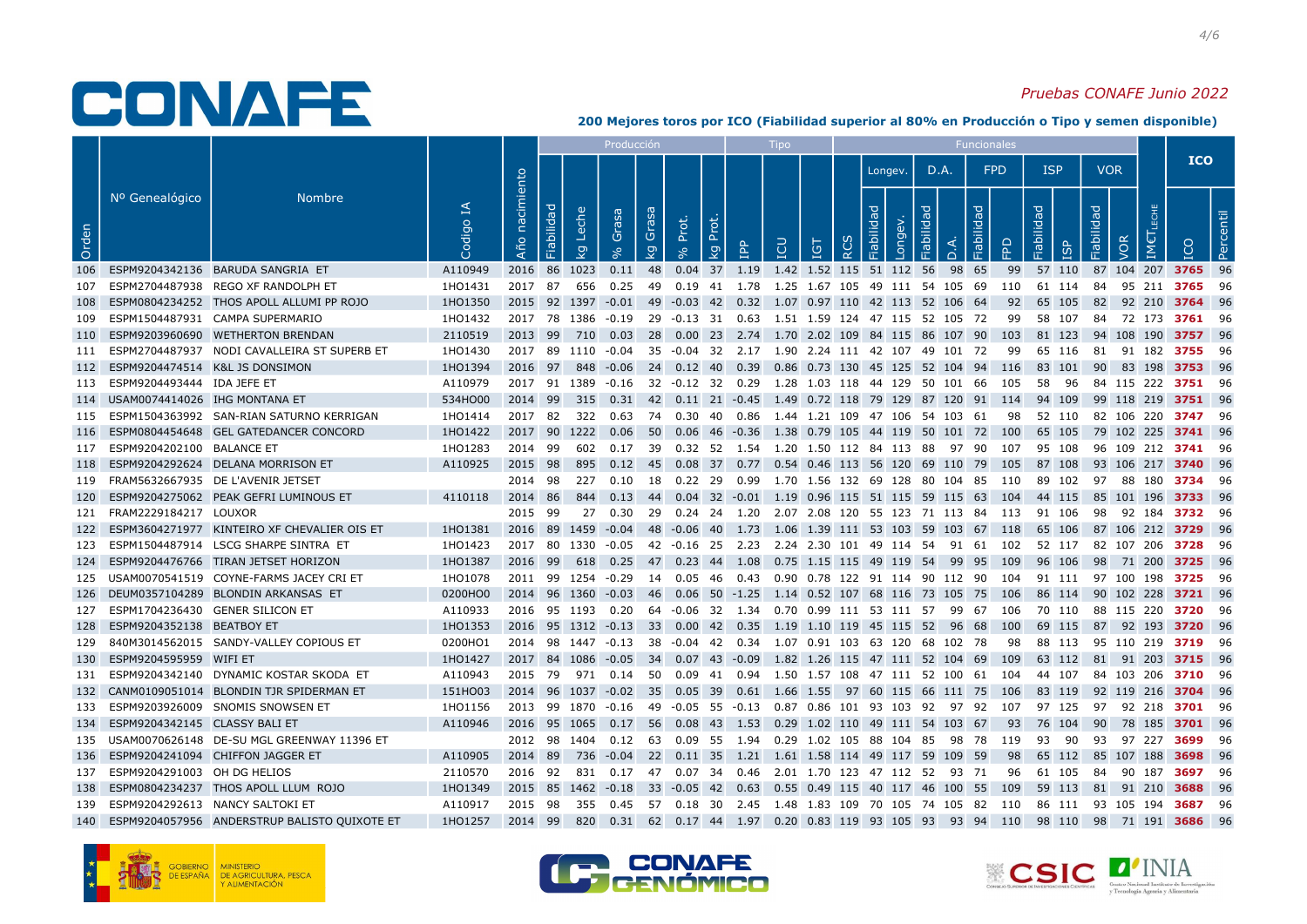#### Pruebas CONAFE Junio 2022

|       |                                     |                                                |            |                   |                                       | Producción         |             |                   |                                                                             | <b>Tipo</b> |            |                  |                                 |            |        | Funcionales |     |                                                                                                                |            |                           |                |           |
|-------|-------------------------------------|------------------------------------------------|------------|-------------------|---------------------------------------|--------------------|-------------|-------------------|-----------------------------------------------------------------------------|-------------|------------|------------------|---------------------------------|------------|--------|-------------|-----|----------------------------------------------------------------------------------------------------------------|------------|---------------------------|----------------|-----------|
|       |                                     |                                                |            |                   |                                       |                    |             |                   |                                                                             |             |            |                  | Longev.                         |            | D.A.   | <b>FPD</b>  |     | <b>ISP</b>                                                                                                     | <b>VOR</b> |                           | <b>ICO</b>     |           |
| Orden | Nº Genealógico                      | <b>Nombre</b>                                  | ₹<br>odipo | nacimiento<br>Año | Fiabilidad<br>Leche<br>$\overline{5}$ | Grasa              | Grasa<br>kg | Prot.<br>$\infty$ | Prot.<br><b>AdI</b><br>kg                                                   | LCU         | <b>IGT</b> | $\tilde{\alpha}$ | Fiabilidad<br>Foug <sub>1</sub> | Fiabilidad | $\cap$ | Fiabilidad  | 윤   | Fiabilidad<br>ISP                                                                                              | Fiabilidad | VOR                       |                | Percentil |
|       |                                     | 141 ESPM9204058793 DG TIMBER ASTRAKAN ET       | A110874    | 2014 94           |                                       | 576  0.08          |             |                   | 29  0.01  20  1.27  1.08  0.81  127  57  118  62  111  74  113  73  117     |             |            |                  |                                 |            |        |             |     |                                                                                                                | 87         | 87 184 3684 96            |                |           |
|       |                                     | 142 ESPM9204261802 M NZER MERKEL ET            | 1H01311    |                   |                                       |                    |             |                   | 2015 85 1137 -0.09 31 -0.04 33 0.29 1.74 0.87 110 49 113 56 114 65 116      |             |            |                  |                                 |            |        |             |     | 56 110                                                                                                         |            | 85 105 214 <b>3683</b> 96 |                |           |
| 143   |                                     | CANM0108502626 SILVERRIDGE V ENTAIL ET         | 0200HO1    |                   |                                       | 2013 99 1323 0.02  |             |                   | 50  0.01  44  1.28  1.36  1.48  104  87  108  88                            |             |            |                  |                                 |            | 92 89  |             | 107 | 95 112                                                                                                         | - 97       | 85 202 <b>3679</b> 96     |                |           |
|       |                                     | 144 USAM0070726929 UECKER SUPERSIRE JOSUPER ET | 29HO175    |                   |                                       |                    |             |                   | 2013 99 1781 -0.07 56 -0.03 54 -0.60 0.52 0.24 106 85 115 86 94 91 107      |             |            |                  |                                 |            |        |             |     | 95 103                                                                                                         |            | 98 100 233 3677 95        |                |           |
|       |                                     | 145 ESPM9204275063 GEFRI ALBLAS FELIX P ET     | 4110119    |                   |                                       |                    |             |                   |                                                                             |             |            |                  |                                 |            |        |             |     | 2015 95 1426 -0.16 33 0.08 55 0.32 0.33 0.52 111 45 115 58 102 59 119 57 108 89 79 210 3675 95                 |            |                           |                |           |
|       |                                     | 146 USAM0072436683 EDG SATURN SENDER 8136 ET   |            |                   |                                       |                    |             |                   | 2013 96 557 0.22 42 0.13 31 1.66 1.93 1.86 108 68 114 75 103 75 103         |             |            |                  |                                 |            |        |             |     | 86 107 92 96 188 <b>3675</b> 95                                                                                |            |                           |                |           |
|       | 147 ESPM9204430199 GRACE BONKA ET   |                                                | A110952    |                   |                                       |                    |             |                   |                                                                             |             |            |                  |                                 |            |        |             |     | 2016 84 -194 0.37 27 0.32 24 1.19 1.13 0.93 121 51 127 59 116 69 111 50 114 85                                 |            | 73 175 <b>3670</b> 95     |                |           |
|       |                                     | 148 840M3014562212 SANDY-VALLEY PISTON ET      | 0200HO1    |                   |                                       | 2016 97 687 0.21   |             |                   | 46  0.10  33  -0.44  1.74  1.22  116  63  119  68  106  80  109             |             |            |                  |                                 |            |        |             |     | 83 103                                                                                                         |            | 95 98 194 <b>3663</b> 95  |                |           |
|       |                                     | 149 ESPM1504487949 BLANCO V. SSTAR LISBON ET   | 1HO1433    |                   |                                       |                    |             |                   |                                                                             |             |            |                  |                                 |            |        |             |     | 2017 79 1047 0.01 39 -0.09 24 -0.35 1.47 1.27 129 44 112 50 110 58 99 59 110 79 82 163 <b>3662</b> 95          |            |                           |                |           |
|       |                                     | 150 USAM0072044077 MORNINGVIEW MCC KINGBOY ET  |            |                   |                                       | 2012 99 1105 -0.06 |             |                   |                                                                             |             |            |                  |                                 |            |        |             |     | 33 -0.02 34 0.55 1.41 1.43 111 95 110 97 115 97 101 98 111                                                     |            | 99 91 178 <b>3661</b> 95  |                |           |
|       |                                     | 151 ESPM9204292615 BB DG SILVER SURFER ET      | A110922    |                   |                                       |                    |             |                   |                                                                             |             |            |                  |                                 |            |        |             |     | 2015 92 716 0.24 50 0.06 30 0.94 0.96 1.02 116 53 112 59 108 65 105 72 111 90                                  |            | 94 192 3659 95            |                |           |
|       | 152 ESPM9204301923 ARAMIS ET        |                                                | 1HO1333    |                   |                                       | 2015 79 1401 -0.28 |             |                   | 20 -0.05 40 0.27 1.44 0.93 113 47 118 54 108 61 103                         |             |            |                  |                                 |            |        |             |     | 41 102                                                                                                         | - 82       | 96 198                    | <b>3658</b> 95 |           |
|       | 153 USAM0071494672 EDG DEMAN ET     |                                                |            | 2012 97           |                                       |                    |             |                   |                                                                             |             |            |                  |                                 |            |        |             |     | 60  0.53  53  0.29  30  2.84  1.99  2.52  103  73  107  71  103  76  101  81  110  93  116  187 <b>3658</b> 95 |            |                           |                |           |
|       |                                     | 154 USAM0071303599 LE-O-LA MOGUL GAMBLER       | 14HO073    |                   |                                       |                    |             |                   |                                                                             |             |            |                  |                                 |            |        |             |     | 2012 99 702 0.02 27 -0.05 18 1.50 1.71 1.41 113 91 122 92 104 90 120 95 122 98 105 197 <b>3658</b> 95          |            |                           |                |           |
|       | 155 ESPM9204474513 DONJUAN ET       |                                                | 1HO1389    | 2016 94           |                                       |                    |             |                   |                                                                             |             |            |                  |                                 |            |        |             |     | -7  0.28  26  0.18  17  0.84  2.04  1.75  131  45  127  50  105  60  110  79  105                              |            | 85 100 176 <b>3657</b> 95 |                |           |
|       | 156 ESPM1704321134 GENER SINATRA ET |                                                | A110950    |                   | 2016 91 732                           |                    |             |                   | 0.24 51 0.08 32 1.27 1.16 1.08 111 53 114 59 104 67 112 66 105              |             |            |                  |                                 |            |        |             |     |                                                                                                                |            | 87 106 208                | 3654 95        |           |
| 157   |                                     | ESPM9204181828 DUKEFARM SILLIAN ET             | 2110555    |                   |                                       |                    |             |                   |                                                                             |             |            |                  |                                 |            |        |             |     | 2015 99 502 0.42 60 0.12 29 1.92 1.19 1.64 95 84 107 87 113 96 112 94 121 98 120 204 3650 95                   |            |                           |                |           |
|       | 158 ESPM9204301928 K&L PS SNAKE     |                                                | 1HO1320    |                   |                                       |                    |             |                   | 2015 97 1359 0.08 57 -0.10 33 0.52 0.77 0.91 104 62 112 76 100 77 106       |             |            |                  |                                 |            |        |             |     | 87 122                                                                                                         | 90         | 76 193 <b>3649</b> 95     |                |           |
|       |                                     | 159 CANM0011761788 SILVERRIDGE ENDURE ET       | 0200HO1    | 2013 99           |                                       |                    |             |                   |                                                                             |             |            |                  |                                 |            |        |             |     | 812  0.06  35  0.10  37  0.98  1.09  1.16  119  86  114  86  102  81  104  91  110                             |            | 97 68 175 <b>3649</b> 95  |                |           |
|       |                                     | 160 840M3129016332 PEAK ACCELRENOWN ET         | 14HO078    | 2015 99           |                                       | 596<br>0.38        |             |                   | 60  0.06  26  0.95  1.56  1.45  99  60  121  66  109  92  106               |             |            |                  |                                 |            |        |             |     | 93 98                                                                                                          |            | 96 112 214 3647 95        |                |           |
|       |                                     | 161 USAM0066636657 DE-SU 521 BOOKEM ET         | 7HO1072    | 2009 99           |                                       |                    |             |                   |                                                                             |             |            |                  |                                 |            |        |             |     | 957 -0.05 29 0.13 45 1.05 0.86 0.85 109 89 116 94 103 94 108 96 114 98 86 199 <b>3646</b> 95                   |            |                           |                |           |
|       |                                     | 162 840M3129135873 LEANINGHOUSE KING ABEL ET   | 14HO078    |                   |                                       |                    |             |                   | 2015 99 1091 0.02 41 0.15 51 0.52 0.75 0.93 110 74 112 81 102 84 107 95 105 |             |            |                  |                                 |            |        |             |     |                                                                                                                |            | 97 100 206 <b>3644</b> 95 |                |           |
| 163   | ESPM9204241100 LUCY KANSAS ET       |                                                | A110915    |                   |                                       |                    |             |                   | 2015 94 876 0.02 33 0.00 28 1.58 1.44 1.67 117 55 112 64 108 71             |             |            |                  |                                 |            |        |             |     | 94 67 105                                                                                                      | 88         | 98 173 <b>3644</b> 95     |                |           |
| 164   |                                     | ESPM9204363996 DE VRENDT ARNO 10               | 1HO1379    | 2016 98           |                                       | 830 -0.03          |             |                   | 27  0.13  41  0.73  1.13  1.02  117  44  116  50  103  84  103              |             |            |                  |                                 |            |        |             |     | 88 112                                                                                                         | 92         | 90 191 3643 95            |                |           |
| 165   | ESPM9204352245 BAMBU ET             |                                                | 1HO1356    | 2016 89           |                                       |                    |             |                   |                                                                             |             |            |                  |                                 |            |        |             |     | 284  0.19  29  0.14  23  0.95  1.22  1.11  121  47  121  54  113  63  115  68  115                             |            | 85 98 184 3635 95         |                |           |
|       |                                     | 166 USAM0074072173 WESSELCREST LANDON ET       | 97HO416    |                   |                                       | 2014 97 1137 0.08  |             |                   |                                                                             |             |            |                  |                                 |            |        |             |     | 49 0.07 44 -0.03 1.00 0.68 103 63 112 68 107 76 112 81 110                                                     |            | 94 107 219 <b>3630</b> 95 |                |           |
|       |                                     | 167 ESPM1503837999 EIRAS XF SUPERSIRE CASAL ET | 1HO1212    |                   |                                       |                    |             |                   | 2013 95 825 0.25 55 -0.04 23 -0.49 0.75 0.23 130 64 117 70 103 67           |             |            |                  |                                 |            |        |             |     | 98 79 112 88 71 175 <b>3628</b> 95                                                                             |            |                           |                |           |
|       |                                     | 168 840M3011816312 CO-OP RENEGADE ET           |            | 2013 99           |                                       | 0.32<br>610        |             |                   | 54 0.05 25 1.92 1.51 1.73 93 82 114 85 108 83 101 93 117                    |             |            |                  |                                 |            |        |             |     |                                                                                                                |            | 98 117 204                | 3628 95        |           |
| 169   |                                     | CANM0012189029 STANTONS APPLICABLE ET          | 0200HO1    | 2015 98           | -251                                  | 0.48               |             |                   | 35 0.18 9 2.73 2.51 2.63 112 69 115 79 110 83                               |             |            |                  |                                 |            |        |             | 99  | 91 118                                                                                                         |            | 95 112 164 <b>3627</b> 95 |                |           |
|       |                                     | 170 ESPM9204078713 WILLSBRO KL ECLAIR ET       | 2110533    |                   | 2014 97 499                           |                    |             |                   | 0.17 35 0.12 28 0.58 1.71 1.26 106 71 118 77 117 81 111 75 110              |             |            |                  |                                 |            |        |             |     |                                                                                                                |            | 93 113 202 3624 95        |                |           |
|       |                                     | 171 ESPM9204501762 VEELHORST DELTA ET          | 2110584    |                   |                                       | 2017 77 1127 0.00  |             |                   | 40  0.05  42  -0.21  0.74  0.40  111  47  113  54  107  69  100             |             |            |                  |                                 |            |        |             |     | 33 118                                                                                                         |            | 82 97 202 <b>3623</b> 95  |                |           |
|       |                                     | 172 CANM0012302930 PROGENESIS FORTUNE ET       | 0200HO1    | 2015 99           | - 454                                 | 0.21               |             |                   | 37 0.13 28 -0.45 1.94 1.12 121 64 115 74 117 89                             |             |            |                  |                                 |            |        |             | 99  | 91 102                                                                                                         | 97         | 88 169                    | 3623 95        |           |
|       |                                     | 173 CANM0109319190 PROGENESIS ORION ET         | 0200HO1    | 2014 99           | 980                                   | 0.08               |             |                   | 43 -0.08 23 0.16 1.29 1.11 114 84 120 89 105 89 104                         |             |            |                  |                                 |            |        |             |     | 95 114                                                                                                         | - 98       | 98 187 <b>3622</b> 95     |                |           |
|       | 174 ESPM1704022456 GENER JAPON ET   |                                                | A110876    | 2014 94           |                                       |                    |             |                   |                                                                             |             |            |                  |                                 |            |        |             |     | 633 -0.11 11 0.06 27 1.67 1.16 1.41 121 62 118 67 116 63 111 68 110                                            |            | 87 92 172 <b>3621</b> 95  |                |           |
|       |                                     | 175 ESPM9204057954 OCKEMA CASCOIN KONING       | 1HO1240    | 2014 94           |                                       |                    |             |                   |                                                                             |             |            |                  |                                 |            |        |             |     | 647 0.29 53 0.16 37 -0.10 1.02 0.94 111 59 113 65 111 73 113 81 108 92 111 206 3618 95                         |            |                           |                |           |